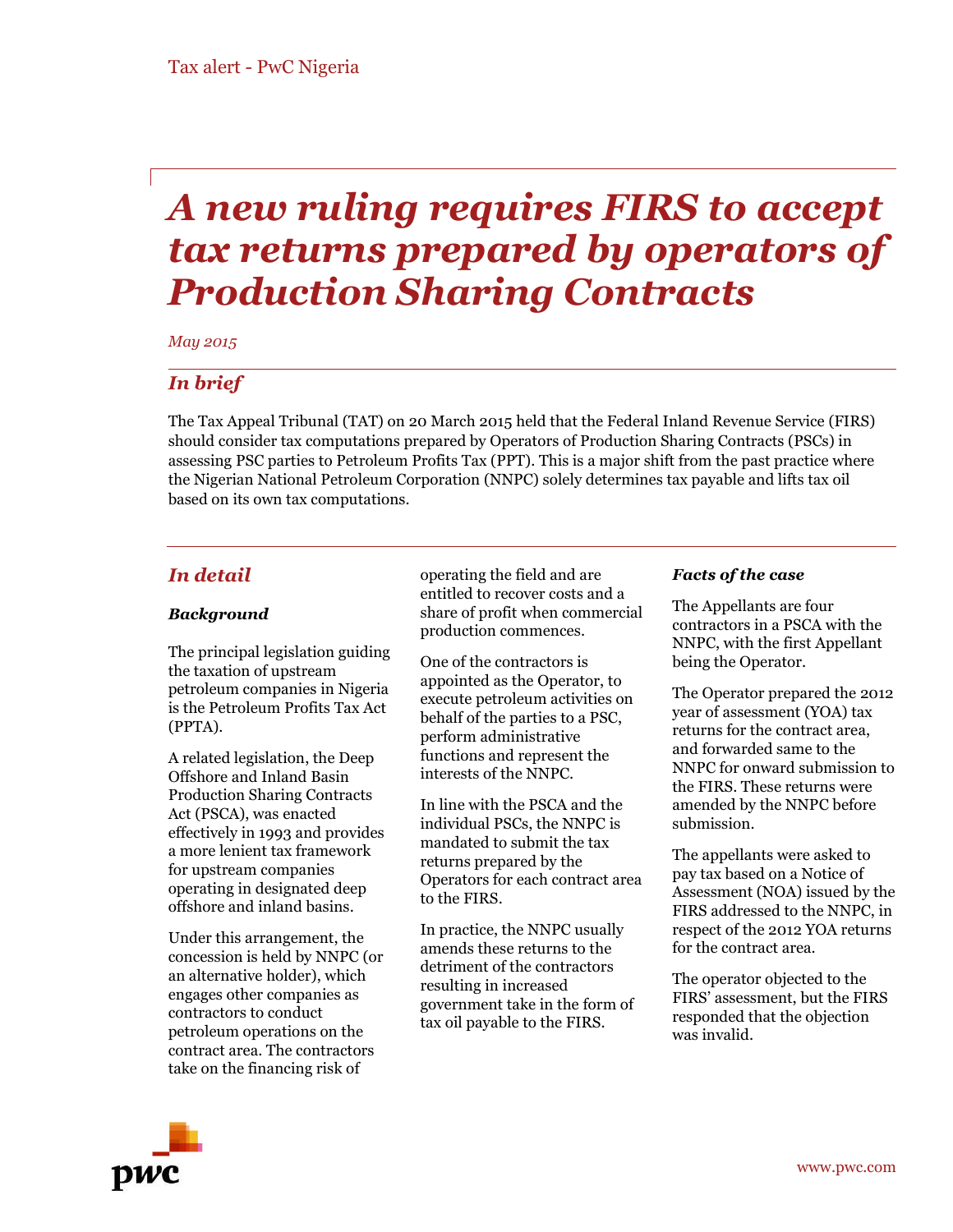## *Appellants' position*

The position of the appellants can be summarised as follows:

- The NOA contained an incorrect amount as gross proceeds from the sale of chargeable oil.
- The deductible expenses used in the NOA (based on the returns submitted by the NNPC) were understated.
- The FIRS wrongly calculated capital allowances in respect of the contract area. This was calculated on a monthly basis as against on an annual basis as provided for in the PPTA.
- The FIRS wrongly calculated Investment Tax Credit (ITC) in respect of the contract area. In the NOA, ITC was deducted from cost of the assets on which capital allowances were claimed.
- By failing to list the appellants on the NOA and by not serving it to the appellants, the NOA was improperly issued.

The appellants also argued that there was no basis to throw out the objection to the NOA as they are the parties liable for any PPT assessed.

#### *FIRS' position*

In response to the above queries raised by the appellants, the position of the FIRS is summarised as follows:

- The appellants did not object to a similar assessment in the past for the 2007 and 2008 YOAs.
- The NOA was issued based on the returns submitted by the

NNPC, and that the appellants failed to justify why their returns should be accepted instead of the NNPC's, which is the party empowered to file returns in line with the PSCA.

 The recognised taxpayer is the OML or the contract area itself, and the name and address of the operating entity is clearly stated on the NOA. Therefore failure to list the names of the other contractors on the NOA does not render it invalid.

## *The ruling*

The TAT nullified the assessment raised by the FIRS on the basis that the FIRS did not consider the returns prepared by the appellants, which were significantly different from what was submitted by the NNPC.

The TAT asserted that both the PSCA and the PSC between the NNPC and the appellants vest the appellants with the right to prepare PPT returns for the contract area, while the NNPC had only a responsibility to deliver the returns to the FIRS.

Although the NNPC has the right to participate in preparing the PPT returns, the tax returns prepared by Operator is the foundation for determining tax payable to the FIRS.

It was held that the assessment by the FIRS should indicate the names of the parties to the PSC in line with Section 37(1) of the PPTA and Sections 11 and12 of the PSCA, as they were the affected taxpayers in the scenario.

The TAT also ruled that the parties to the PSC had the right to object to the FIRS'

assessment as they were the affected taxpayers.

On the issue of deductibility of expenses, the TAT ruled that the FIRS did not present any evidence that the expenses incurred by the contractors, including non-operator costs, failed the deductibility test of being wholly, exclusively and necessarily incurred for the business. The TAT held that the list of non-allowable expenses in Section 13 of the PPTA does not include these expenses. Therefore, there was no reason for the expenses not to be allowed.

The TAT did not rule on whether the non-inclusion of all the names of the contractors rendered the assessment void, but stated that the NOA should be served on each of the contractors to comply with Section 37 of the PPTA.

# *The takeaway*

The ruling is a step in the right direction as it ensures that the returns prepared by PSC Operators are accepted by the FIRS rather than the amended returns submitted by the NNPC. This should address the typical differences and other issues arising from NNPC lifting tax oil based on its computations. These include:

- The NNPC usually disapproves certain expenses for tax deductibility, such as interest on loans, signature bonus, and non-operator sole costs.
- Capital allowances are calculated by the NNPC on a monthly basis as against on an annual basis as provided for in the PPTA.